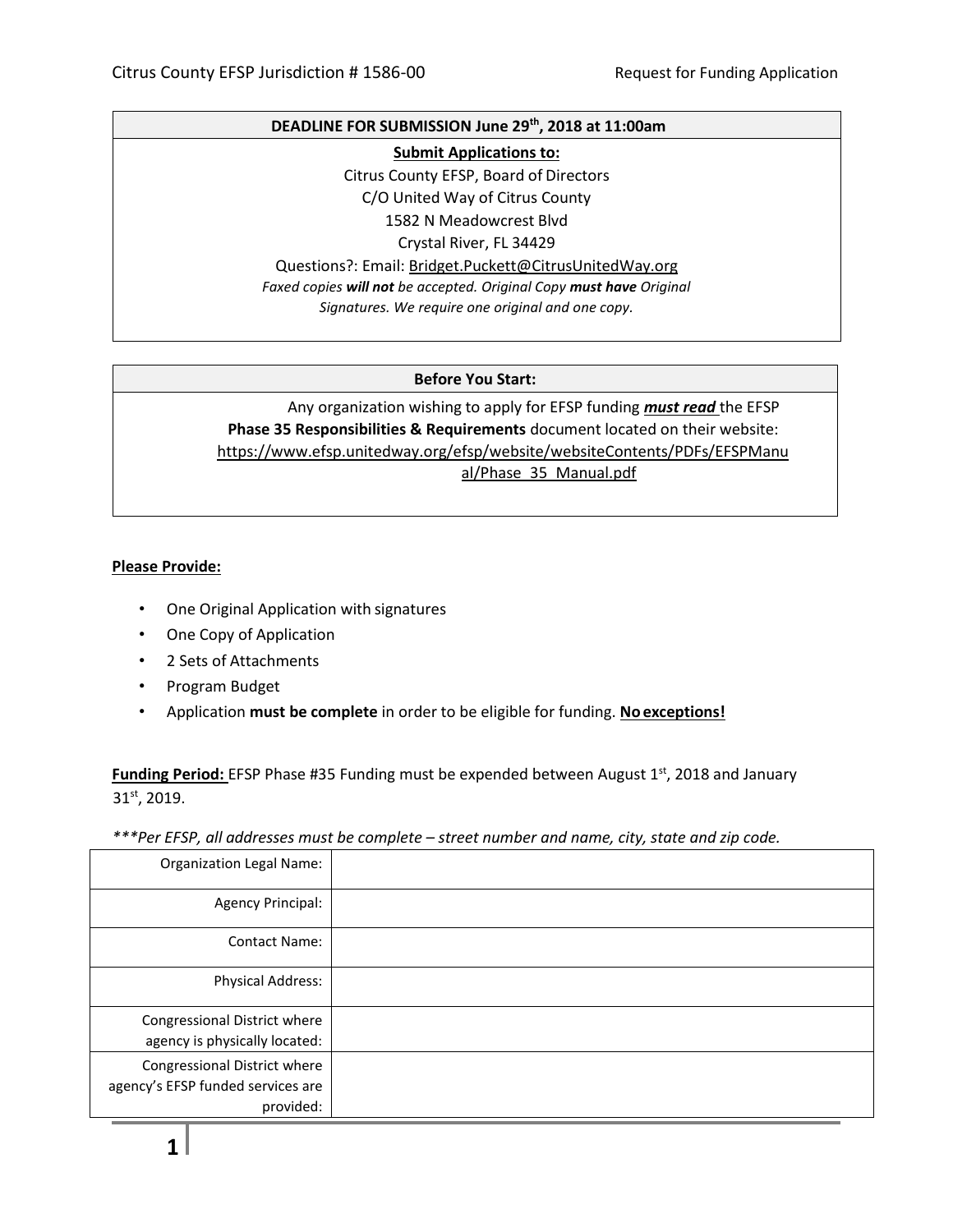|                                                                                      | Agency address for place of<br>performance (where the EFSP<br>funded services are provided) |                                                     |        |  |  |        |  |
|--------------------------------------------------------------------------------------|---------------------------------------------------------------------------------------------|-----------------------------------------------------|--------|--|--|--------|--|
|                                                                                      | <b>Mailing Address:</b>                                                                     |                                                     |        |  |  |        |  |
|                                                                                      | Phone #:                                                                                    |                                                     | FEID#: |  |  | DUNS#: |  |
| Fax #:                                                                               |                                                                                             | Website:<br>Email                                   |        |  |  |        |  |
| Has your organization ever been disbarred or suspended from receiving federal funds? |                                                                                             |                                                     |        |  |  |        |  |
| If YES, please explain:                                                              |                                                                                             |                                                     |        |  |  |        |  |
|                                                                                      | Are you a 501 (3)(c) organization:                                                          | Are you a unit of Government (please list<br>unit): |        |  |  |        |  |
|                                                                                      |                                                                                             |                                                     |        |  |  |        |  |

| Amount of EFSP Funding Requested*                       |  |  |  |  |
|---------------------------------------------------------|--|--|--|--|
| Please see explanation of Service Categories on page 7. |  |  |  |  |
| Food                                                    |  |  |  |  |
| Mass Shelter                                            |  |  |  |  |
| Other Shelter                                           |  |  |  |  |
| Rent/Mortgage                                           |  |  |  |  |
| Supplies/Equipment                                      |  |  |  |  |
| Utility Assistance                                      |  |  |  |  |
| <b>Total Amount Requested</b>                           |  |  |  |  |
| <b>Annual Agency Operating</b><br><b>Budget</b>         |  |  |  |  |

# **\*Please attach a Program Budget indicating how these funds will be used.**

| How long have you provided this service in Citrus |
|---------------------------------------------------|
| County, that EFSP funding is requested for?       |

# *The EFSP is a needs-based program for which clients must qualify.*

Please provide a short narrative of the program(s) for which you are requesting funds and a clear program description.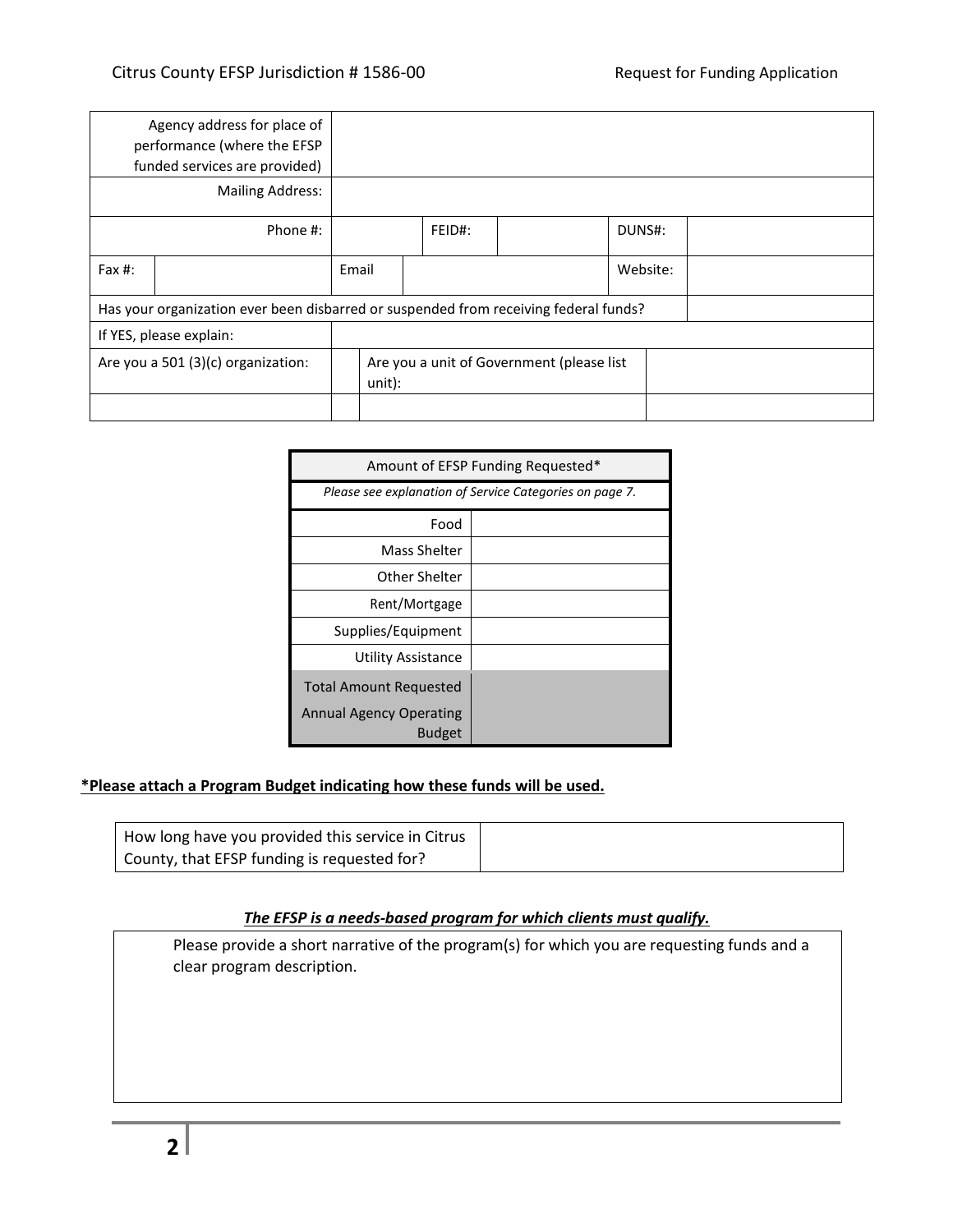| How are services tracked/monitored and who reviews information? (Please be specific) |  |  |  |  |
|--------------------------------------------------------------------------------------|--|--|--|--|
| What is the target population?                                                       |  |  |  |  |
| How frequently is client data<br>information summarized and reviewed?                |  |  |  |  |
| Who reviews the information?                                                         |  |  |  |  |
| Please list disqualifying criteria.                                                  |  |  |  |  |

What criteria determine client's eligibility and describe intake method/procedures?

In your most recent fiscal year, how many clients were assisted by this program and what was the total cost?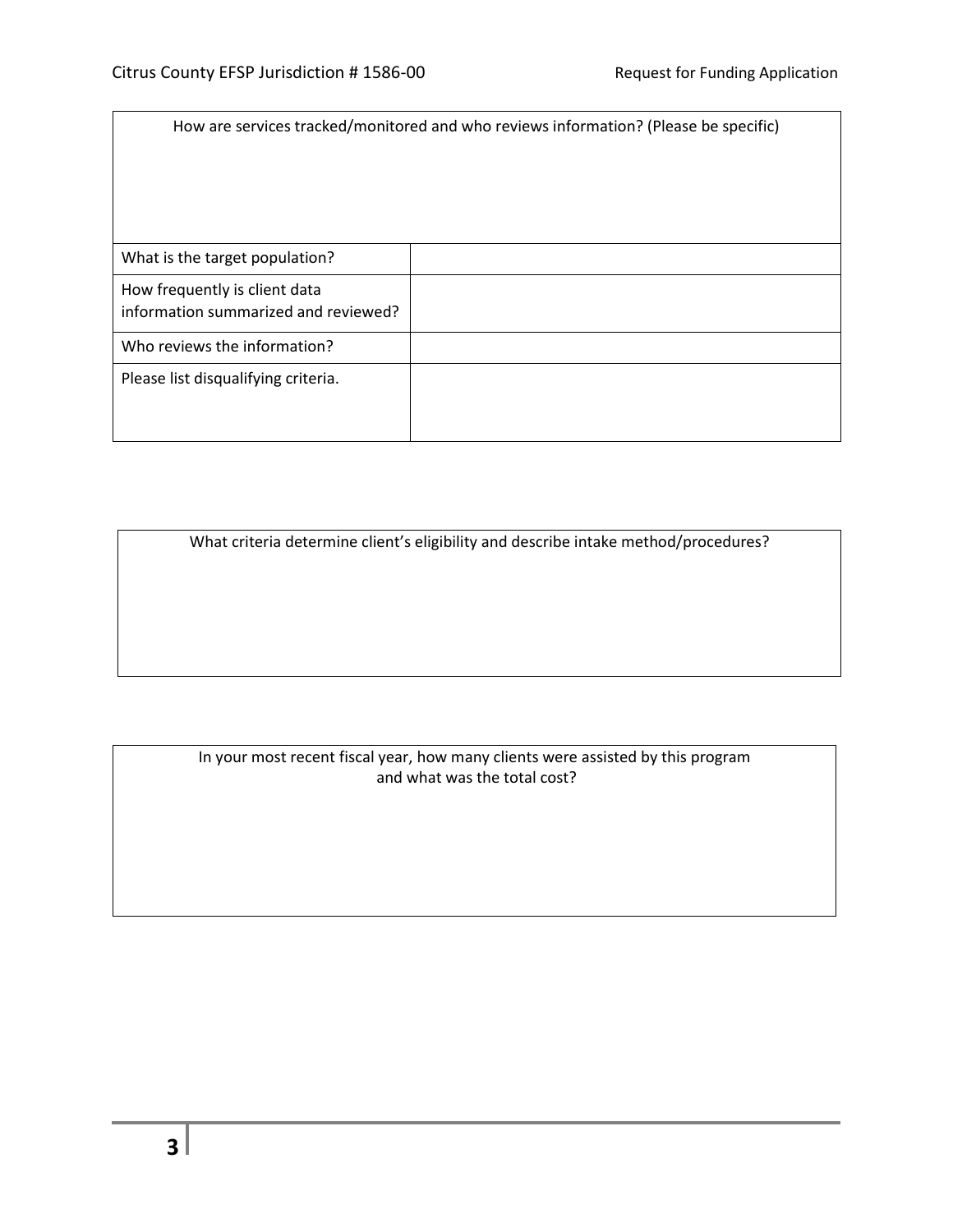# **Please use the chart provided at the back of the application to help answer the following questions:**

If you are requesting any funds from Category (A)(B)or(C) please be specific in answering the following question.

What are your present resources for acquiring food?

If you are requesting any funds from Category(s) (D) (E) (F) (G) or (H) please be specific in answering the following questions.

Are there any other client eligibility requirements?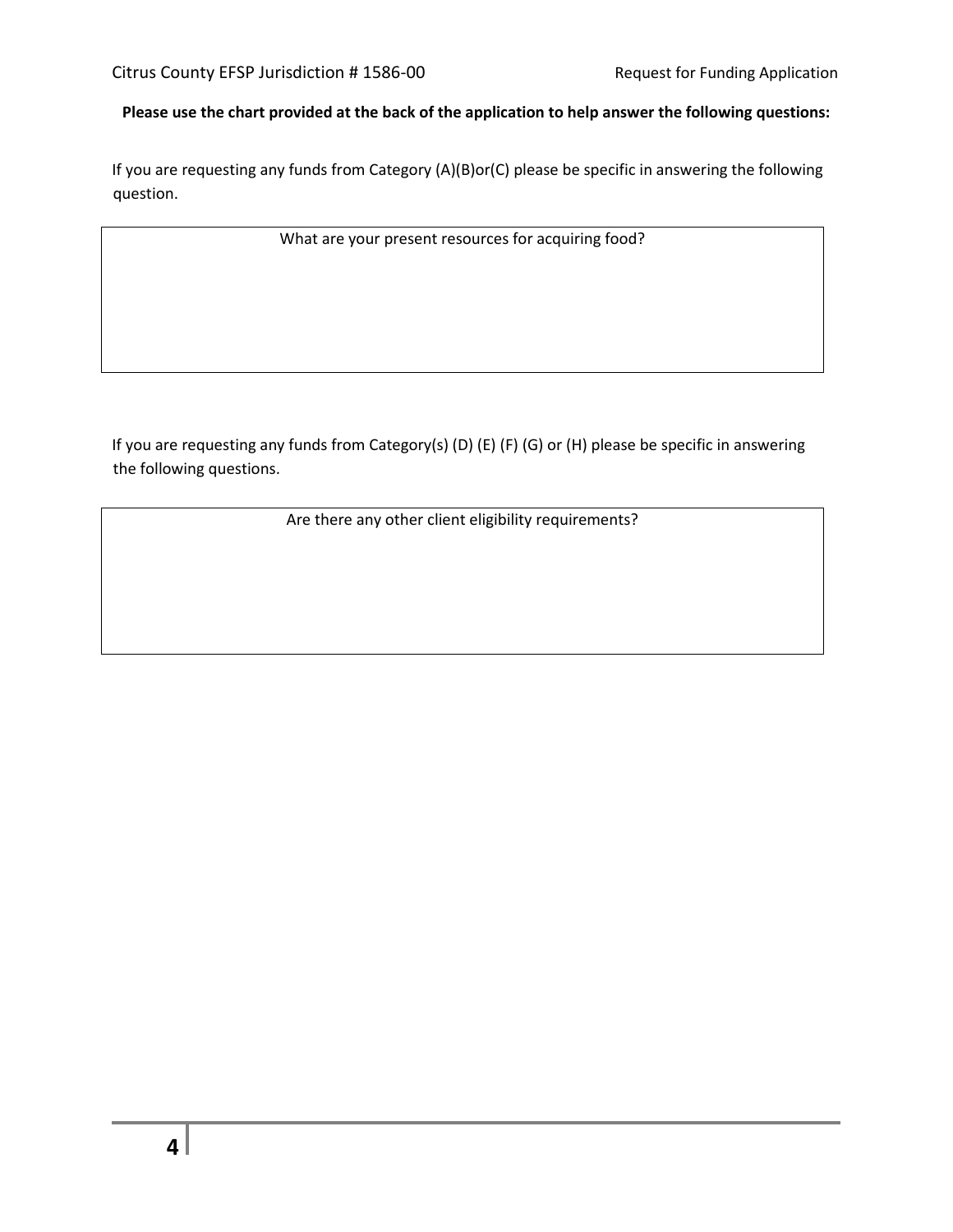## **Required Attachments to Proposal (Mandatory)**

**Attachment A:** Current Board Member Listing with contact information.

**Attachment B:** Copy of IRS 501 (c) (3) letter.

**Attachment C:** Copy of agency's most recent annual audit, if applicable.

**Attachment D:** Information from most recently completed 990.

• If you filed IRS 990 EZ you will need to complete an IRS 990 (proforma). You are required to complete and submit pages, 1, 7, 8, 9, 10 & 11 from the IRS Form 990 as well as supplying your actual filed 990EZ with the application. Pro forma IRS Form Instructions are attached.

**Attachment E:** Copy of Program's Budget for awarded funds.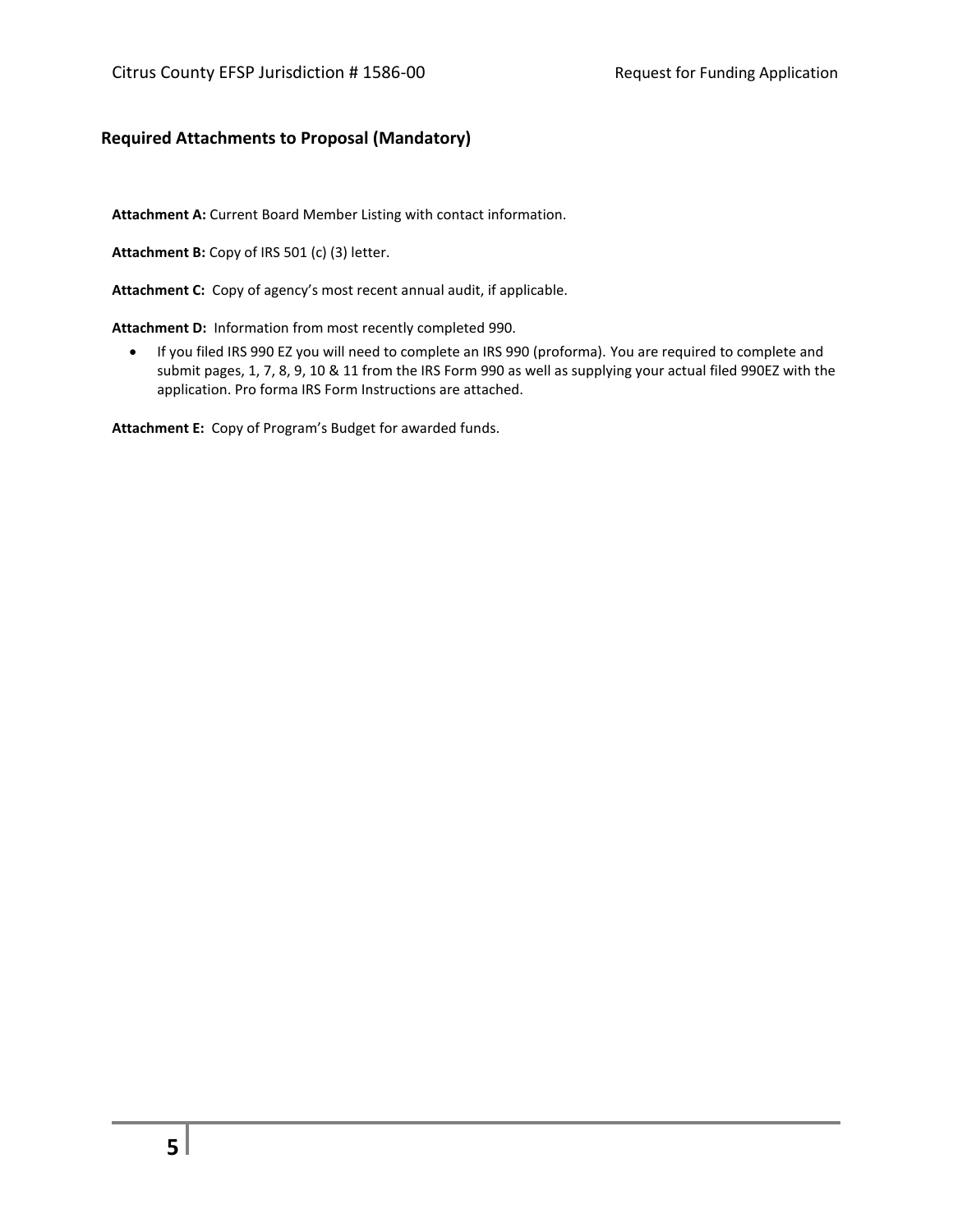#### **Please check the appropriate boxes.**

 $\square$  Our organization has a checking account.

- Our organization practices nondiscrimination (those organizations with a religious affiliation wishing to participate in the program must not refuse services to an applicant based on religion or require attendance at religious services as a condition of assistance, nor will such groups engage in any religious proselytizing in any program receiving EFSP funds).
- $\Box$  I agree to use the HMIS System to enter all EFSP client information and agree to share the information. The only exception is CASA due to federal law.

#### **The information given on this application for funding is true and complete to the best of my knowledge. I understand that any misstatement of facts given cancels the funding.**

| Signature:<br>(Authorized<br>Executive<br>Representative) | Signature<br>: (Board President or<br><b>Executive Board Officer)</b> |  |
|-----------------------------------------------------------|-----------------------------------------------------------------------|--|
| Title:                                                    | Title:                                                                |  |
| Date:                                                     | Date:                                                                 |  |